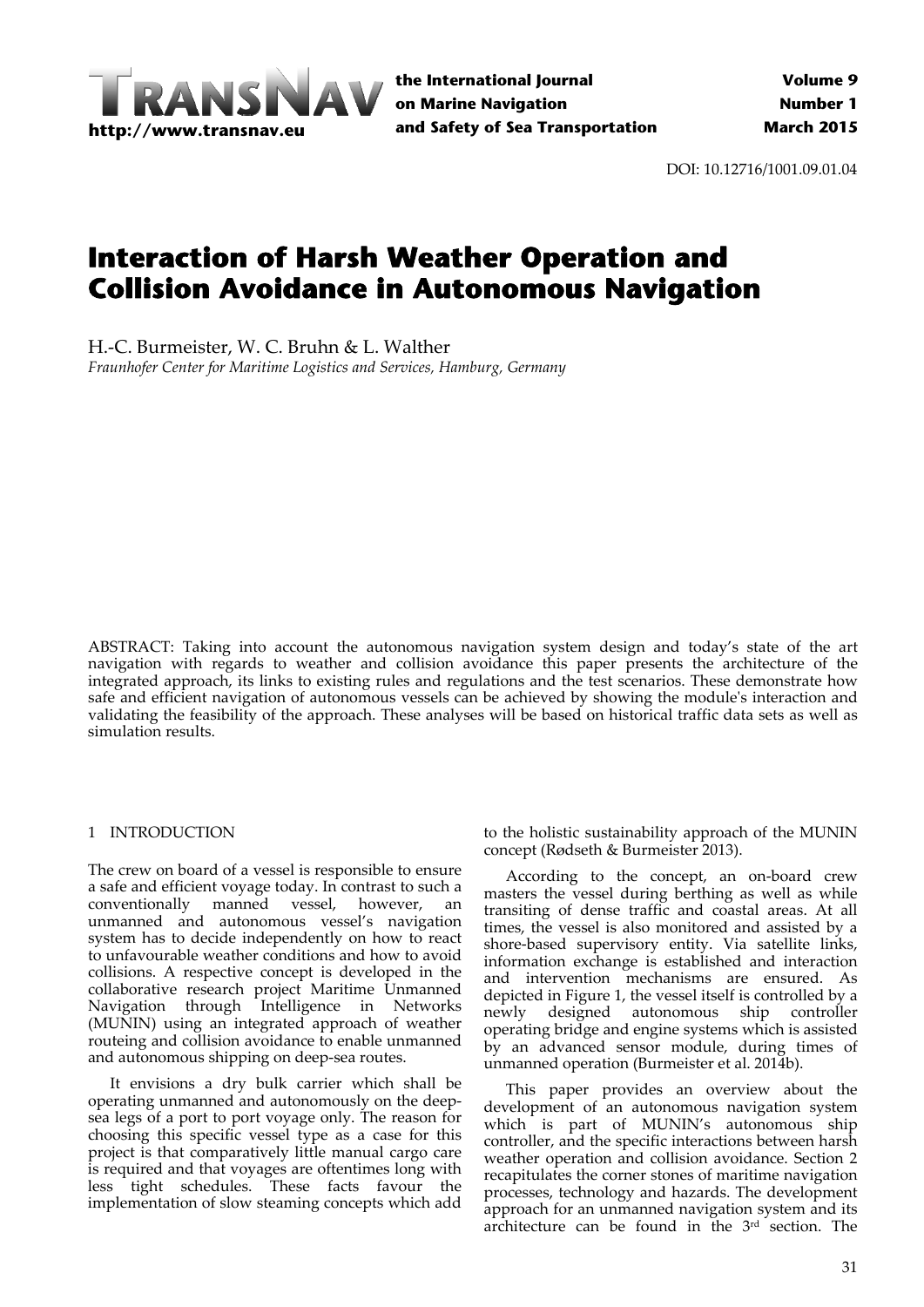system's modules for weather routeing and collision avoidance are described in detail in the subsequent sections 4 and 5 and followed by the conclusion in the 6<sup>th</sup> section.



Figure 1. The MUNIN modules

# 2 SHIP NAVIGATION

# 2.1 *The navigational process*

Navigation can be described as the process or activity of accurately ascertaining one's position and planning and following a route (Oxford Dictionaries 2014). In order to be able to do so, mankind has developed ever‐more precise instruments such as sextants, chronometers, gyro compasses as well as radio and satellite navigation devices which, along with many other inventions, lead the way for modern‐day integrated bridge systems. Especially the vast technological advancements which could be achieved within the most recent decades have resulted in a considerable decline in bridge manning requirements. Many tasks are now carried out more effectively, precisely and reliably by today's automated bridge equipment than ever before. The task of the officer of the watch (OOW) on present‐day merchant vessels is thus to be characterised by his function as a system integrator and final decision maker (Hetherington et al. 2006).

In governing the process of navigation, the OOW must continuously consolidate information from various sources and evaluate the present condition of the vessel and the conditions of its surrounding. This subjective perception then provides the basis for decision‐making in the context of safe and efficient ship handling.

In the course of developing a concept for an autonomous navigation system for deep‐sea voyages within the MUNIN project, the present navigational processes have been recorded, mapped and adapted to meet the requirements imposed by the project's overall framework. A thorough analysis has been conducted with regards to technology availability, information requirements, legal framework, work flow and responsibilities. Based on the fundamentals of present‐day marine navigation, specific tasks have been identified and classified to be redesigned. As a vessel is a complex system, a large number of interconnected requirements and dependencies have to be accounted for during the process redesign. This approach is used due to the intention of minimizing the necessary process‐related and legal adjustments when introducing an autonomous navigation system (Bruhn 2013).

# 2.2 *Current technology*

State of the art Integrated Navigation Systems (INS) which are presently installed on merchant vessels are designed in compliance with the resolution MSC.252 (83) adopted by the International Maritime Organization (IMO).

Such a system's purpose is to enhance the safety of navigation by providing combined and augmented<br>functions to avoid geographic, traffic and functions to avoid geographic, environmental hazards by integration of information from various source systems (IMO 2007a), such as Electronic Chart Display and Information System (ECDIS), radar, Automated Radar Plotting Aid (ARPA), Automatic Identification System (AIS), Global Navigation Satellite System (GNSS), speed log and echo sounder. This supports the bridge team in effectively conducting navigational tasks prior to and throughout the voyage. Multifunctional work stations display integrated information and provide functions such as route planning and monitoring as well as manual and/or automatic navigation control functions and an alert management system. Generally, an INS does not necessarily provide functions which would not be available on conventional stand‐alone bridge equipment. Thus, the actual benefit to the OOW is mainly limited to a holistic user interface approach which improves accessibility of functions and information of bridge equipment (Hetherington 2006).

The installation of INS technology on board typically also comprises advanced track control devices. In contrast to conventional auto pilots, which provide heading control only, these appliances are capable of guiding vessels along pre‐planned tracks over ground (Berking & Huth 2010). Depending on input data regarding the vessel's geographic position, its heading and speed, track control systems are designed to lead vessels on either straight or curved routes along a sequence of waypoints. Considering the limitations of manoeuvrability of the vessel, course changes are conducted automatically as well as compensation for drift and leeway. Doing so, manually set turning radii and turning rates are observed within certain degrees of tolerance. Further, track pilot systems must be capable to adapt to changing steering characteristics of the vessel due to different weather, speed and loading conditions (IMO 1998). In conclusion of this review of existing navigation technology it must be stated that for the purpose of autonomous maritime routeing neither INS nor track control technology is suited to account to an adequate degree for external factors such as weather and traffic.

Additionally to the above mentioned navigational appliances, meteorological assistance systems are employed on a large number of vessels to support the bridge team in the task of passage planning. These systems provide optimised routes with regards to fuel efficiency, voyage duration and the principles of safe navigation under the forecasted environmental conditions along the track. Numerical calculations are based on short‐ and medium term meteorological data of up to 10 days in grid‐format. Various national and international meteorological services produce local and/or global maritime weather predictions, also including predictions of wave and swell conditions. These forecasts are composed of observations from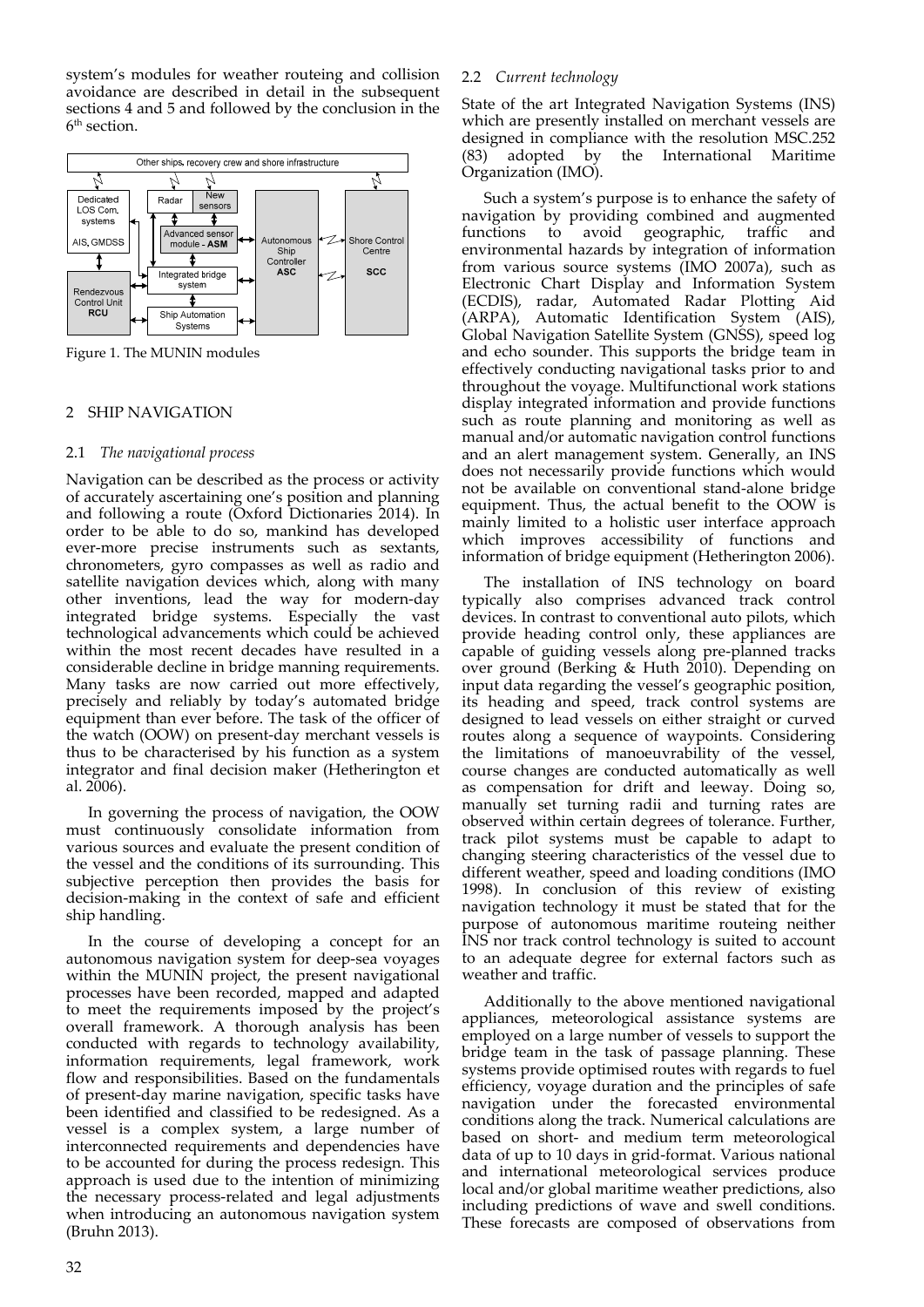respective satellites, stations, buoys as well as of vessels (Bott 2012). Typically, meteorological assistance systems use several sources to combine models and improve route optimisation results. The offered services ensure shore‐based routeing, all‐time availability and digital data exchange. Additionally to environmental forecasts, the optimisation algorithms also use specifications of the vessel as input. This includes constructional data such as the main particulars as well as variable data such as the loading conditions. The quality of the route optimisation very much depends on the consideration of all relevant parameters. The most-widespread systems in use are:

| Bon Voyage | by AWT, Inc. |
|------------|--------------|
|            |              |

| Seaware | by StormGeo AS |
|---------|----------------|
|---------|----------------|

- 
- VVOS by Jeppesen, Inc.<br>SPOS by MeteoGroup. by MeteoGroup, Ltd.

All of the examined systems are designed as stand‐ alone applications without any connections to e.g. the vessel's cargo computer or sensor system. Inclusion of variable data such as draught, trim, wind and wave characteristics is only partly possible and depends on additional sensors or manual input. This data is imperatively required for continuously calculating the vessel's resonances, roll motion and damping and assessing its seaworthiness. Further, routeing restrictions due to traffic regulations and/or geographic constraints are not included in all route optimisation systems. A direct import of optimised routes into the vessel's ECDIS isn't always possible either (Walther et al. 2014).

This analysis of four leading weather routeing systems concludes that the available capabilities are presently insufficient for the purpose of unmanned and autonomous shipping.

# 2.3 *Main navigational hazards*

Shipping accidents in general pose a threat to maritime safety and to the marine environment. Thus, prevention of accidents is imperative to autonomous navigation systems as much as it is to conventional bridge teams. Based on maritime accident statistics and analyses, two essential tasks have been identified as key enabler for autonomous deep‐sea navigation. These are:

- Weather routeing and
- Collision avoidance.

Studies imply that the yearly number of vessels lost remains rather steady in a range between app. 110 and 170 in recent years. Almost every second of these losses is to be accounted to foundering, which is defined as: *"sinking due to rough weather, leaks, breaking in two, etc., but not due to other categories such as collisions […]"* (Arendt at al. 2010). This leads to the conclusion that navigation in challenging sea states poses a major threat to the safety of deep‐sea shipping.

Analysing the primary causes of vessel casualties, only 2% of foundering accidents originate in collision situations. (Pike et al. 2013) Consequences are usually less severe but still can result in a constructive or economic total loss. Further, collisions are ranked second highest cause of serious vessel incidents which

are not attributed to harsh weather conditions or machinery failures following grounding accidents (Mandryk 2011). But as grounding is to be considered an unlikely hazard scenario under deep‐sea conditions, collision avoidance is identified as the other main task for the autonomous navigation system. Such systems are expected to operate alongside with conventionally manned vessels and thus must respect the International Convention on the International Regulations for Preventing Collisions at Sea (COLREG) to the same full extend. Furthermore, research estimates that 65‐95% of shipping accidents are to be attributed to human error. Low safe manning standards, high workloads and night watches lead to crew fatigue, increasing the risk of collision. (Sanquist 1992 & Rothblum n.d.). Thus, also misbehaviour or negligence of other vessels must be taken into account.

The total number of global maritime collision situations can only be assessed roughly. According to e.g. the German Federal Bureau of Maritime Casualty Investigation, collision accidents sum up to annual numbers up to 154 cases under its jurisdiction only (BSU 2013). Thus, the number of worldwide collision cases must be expected to be considerably higher. Further, the number of near miss situations are not documented but are also estimated to be significant.

## 3 AUTONOMOUS NAVIGATION

#### 3.1 *Process redesign*

Shifting from conventional to autonomous navigation must be based on a review of manned bridge procedures. Parasuraman et al. 2000 proposes a four‐ stage model of human information processing which consists of the following function classes:

- Information acquisition,
- Information analysis,
- Decision and action selection as well as
- Action implementation.

For the purpose of designing an autonomous navigation system, the principle level of autonomy which shall be achieved for these function classes by such kind of system must be defined. It is the aim of the MUNIN project to design a deep‐sea navigation system which is able to autonomously navigate a vessel safely and efficiently along a predefined voyage plan with respect to weather and traffic conditions. According to the often cited levels of automation defined by Sheridan 2011, the automation defined by Sheridan 2011, the autonomous navigation system must at least reach level 7, which means that it *"executes automatically [and] then necessarily informs the human"* to ensure that the vessel can still be safely operated even in case of possible communication drop‐outs during critical situations (Rødseth et al. 2013). While this level is already achieved for the functional class of action implementation by state‐of‐the‐art track pilots, it is not the case for the other functions. Yet, shifting from manned to unmanned operation of merchant vessels inherits certain elementary challenges. While the approach towards more autonomous information acquisition is described in Bruhn et al. 2014, a thorough analysis of the available information and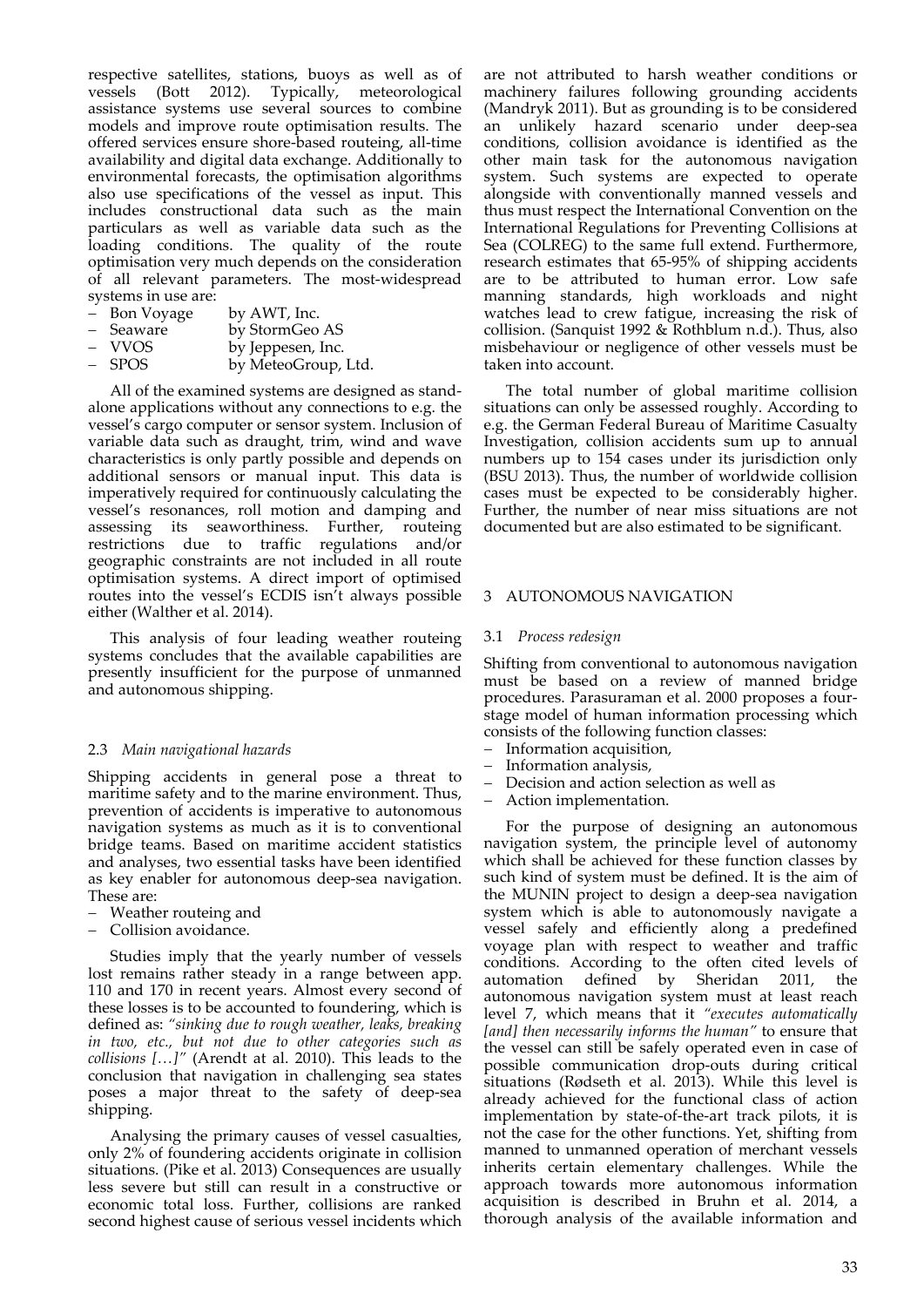decision‐making process is necessary to design the functional framework of the autonomous navigation system correctly and to determine which processes require such high degrees of autonomy.

Nowadays, the structures on board as well as connections to shore‐based stakeholders are tailored for on‐board crews. As a consequence, redesign of bridge processes has been approached in such a way to ease compliance with existing standards as far as possible. Being also dedicated to the proposition to contribute to the enhancement of safety in shipping, the initial point for the redesign of the navigation process is to be found in today's conventional and manned shipping.

Consecutively, the identified and classified bridge tasks are then being adopted to meet the requirements of autonomous navigation and grouped into activities which are either related to (Bruhn 2013):

- Voyage planning,
- Look‐out,
- Bridge watch,
- Manoeuvring,
- Communication,
- Administration or
- Emergencies.

These general activities are then particularised into individual work processes to be assigned to individual modules of the vessel's autonomous navigation system. While some activities, such as voyage planning and administration will be transferred to shore‐based entities, others imperatively must remain on board. This concerns all activities for in‐situ information gathering and processing. Under the proposition that an autonomous navigation system would have reliable information about the condition of the vessel and the situation in its surrounding, the processes of deep‐sea navigation can be performed by the system.

# 3.2 *Autonomous navigation system architecture*

The autonomous navigation system ensures that the *vessel "follows a predefined voyage plan, but with a certain degree of freedom to adjust the route in accordance with legislation and good seamanship autonomously, e.g., due to an arising collision situation or significant weather changes"* (Burmeister et al. 2014b). Hereby, it relies on the data provided by an INS or an even more advanced separate sensor module, like MUNIN's Advanced Sensor Module (ASM) as described in Bruhn et al. 2014.

The autonomous navigation system itself consists of two main application modules, which ensure safety with regards to the two main hazards as identified in paragraph 2.3, namely the:

- Weather routeing module and the
- Collision avoidance module.

The former module ensures safe operation by avoiding unfavourable weather conditions (strategic routeing) and reducing negative impacts of environmental forces (Walther et al. 2014). The latter ensures operation in compliance with COLREGs (Burmeister & Bruhn 2014).

The autonomous navigation system does generally not execute commands directly, but updates the waypoint list and uses state‐of‐the‐art track pilots for controlling rudder and engine. However, in certain critical situations, like operations in harsh weather or close encounter situations, the track pilot is bypassed and direct commands are given to avoid unnecessary delays in resolving the critical situations due to restrictions of the track pilot's operational envelope. Figure 2 provides an overview about the system's architecture and module interaction.



Figure 2. Autonomous navigation system architecture

However, collision avoidance and weather routeing can't be resolved independently of each other as this might result in contrary commands and thus safety‐critical situations. For this reason, the individual decisions made by the two modules need to be balanced by the overall autonomous navigation system, before being passed to the track pilot. The way this is achieved is dependent on the prevailing circumstances of the vessel. Of certain interest are hereby situations, where collision risks occur during harsh weather operations. In case of an immediate danger by other vessels, the collision avoidance service consults the operational weather routeing service, if certain limits must be respected, but in case it can't resolve the situation, the weather restrictions are neglected, as the risk of collision is higher prioritized in that case. However, if no immediate danger is present, the collision avoidance service operates under tight restrictions from the operational routeing service to avoid replacing the risk of collision by a risk of foundering (see Table 2).

Table 2. Prioritisation of commands \_\_\_\_\_\_\_\_\_\_\_\_\_\_\_\_\_\_\_\_\_\_\_\_\_\_\_\_\_\_\_\_\_\_\_\_\_\_\_\_\_\_\_\_\_\_\_

| Situation             | No harsh weather                                          | Harsh weather                                                                        |
|-----------------------|-----------------------------------------------------------|--------------------------------------------------------------------------------------|
| No Risk of<br>Weather | Strategic Weather                                         | Operational                                                                          |
| Collision             | Routeing                                                  | Routeing                                                                             |
| Risk of<br>Collision  | Normal Collision<br>Avoidance Control                     | Collision Avoidance<br>Control limited by<br><b>Weather Routeing</b><br>Restrictions |
| Immediate<br>Danger   | Manoeuvre-of-the- Maneuver-of-the-<br>last-second control | last-second control<br>consulting weather<br>routeing restrictions                   |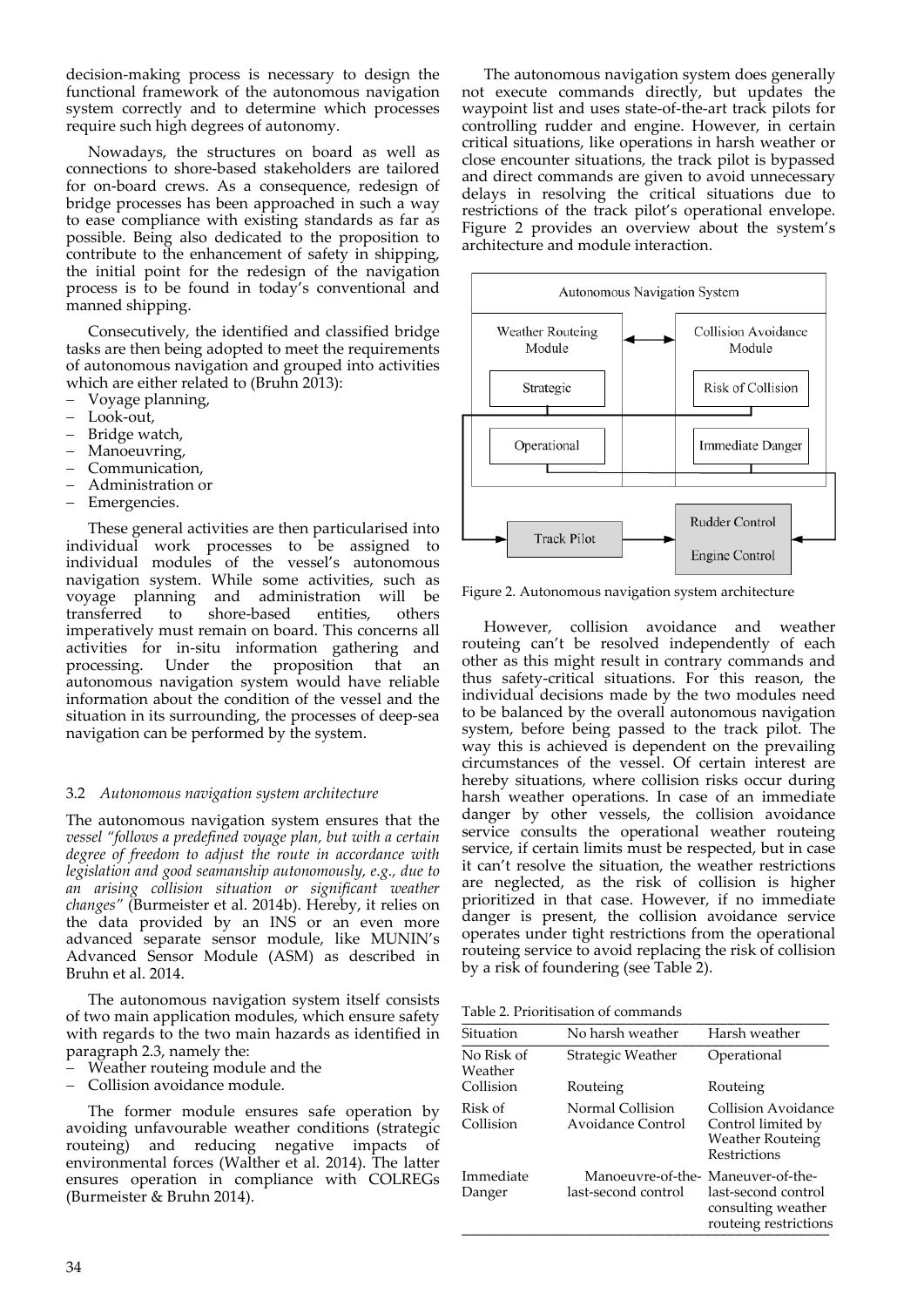#### 4.1 *Requirements*

The working hypothesis of the autonomous navigation system is, that it "can autonomously navigate a ship safely and efficiently along a predefined voyage plan with respect to weather and traffic conditions" (Krüger et al. 2014). On manned vessels, the bridge team is required to ensure a proper planning before commencing a voyage and to take any factor into account which potentially might compromise the safety of the vessel (IMO 2007b). This includes environmental factors such as wind, current and sea state. Typically, this voyage plan is produced by the navigational officer and verified by the master.

Yet still, the final routeing decisions are made by the vessel's master. To bear in mind this key fact is even more crucial when a vessel is actually navigating under harsh weather conditions. High wind loads and rough sea states from unfavourable angles of encounter can provoke heavy ship responses. Resulting rolling and slamming motions can cause cargo to shift, endanger safe stability and hull integrity and even lead to capsizing. To assist navigators in their routeing decisions, IMO has published principles which represent the guidelines for watch-keeping officers in terms of how to react to adverse weather situations. This document defines general minimum safety requirements for avoiding potentially perilous environmental conditions and is valid for all types of merchant vessels (IMO 2007c). The phenomena, which the weather routeing module of a deep‐sea navigation system is to obviate, are:

- Surf-riding and broaching-to,
- Reduction of intact stability when riding a wave crest amidships,
- Synchronous rolling motion and
- Parametric roll motion.

Development of an autonomous deep‐sea navigation system in compliance with the IMO routeing guidelines (IMO 2007c) requires a weather routeing module with the two main objectives of:

- optimising the voyage plan based on the vesselʹs hydrodynamics with regard to fuel efficiency for a given weather forecast and
- maintaining the effects of sea state and wind on ship responses (all 6 degrees of freedom) below defined safety levels.

These objectives align with the test hypotheses for development of prototypes in the context of the MUNIN project (Krüger 2014). Further, it is of the utmost importance for an autonomous weather routeing module to be fit to the specific characteristics of the vessel which it serves. This allows to adequately respect fixed and variable parameters such as hull form, propulsion system, displacement, draught and trim during the continuous navigation process.

#### 4.2 *Approach*

In the previous paragraph it has been outlined that it is important to distinguish between strategic and operational weather routeing. While the former intends to avoid unfavourable weather conditions in

the first place, the latter one aims to minimize the negative effects of such.

Strategic routeing decisions are made based on detailed weather forecasts from shore‐based services. Very much like existing services, whose approaches can be found in various publications (Adegeest 2008, Böttner 2007 & Shao et al. 2014), the autonomous navigation system optimises the vessel's route with regards to passage duration, arrival time and/or fuel consumption. Under close consideration of the vessel's safety and given routeing restrictions, specifications about course and speed of the vessel are given for each individual route leg. This path‐finding problem is solved by employing the  $A^*$  algorithm (Walther et al. 2014).

In case navigation in harsh weather conditions cannot be avoided, the autonomous navigation system takes suitable measures to minimise the negative impacts of environmental forces. This is necessary as unfavourable wind loads, wave lengths, wave heights or angles of encounter can cause large roll angles and accelerations, slamming, loss of stability, shift of cargo or even capsizing. For an autonomous navigation system to prevent such an occurrence, input of reliable real‐time data from local meteorological observations, made by the before‐ mentioned advanced sensor system are required. A variety of on‐board sensors provide information about prevailing wind characteristics, precipitations, atmospheric pressure and humidity. Sea state characteristics and ocean surface current are obtained by processing radar and camera imagery while motion and stress sensors installed at critical positions allow to closely monitor induced responses of the vessel. This data is collected, evaluated and processed to produce a thorough perception of the environmental conditions in the proximity of the vessel. As a result, critical areas are identified according to safety requirements and also visualised in a polar plot. In combination with the vessel's specific characteristics and routeing restrictions, the autonomous navigation system determines an optimised route within those set boundaries.

The architecture of the autonomous navigation system's weather routeing module combines the tasks of strategic and operational routeing. Figure 3 illustrates the relevant input and output data.



Figure 3. Overview of the weather routeing module's inputs and outputs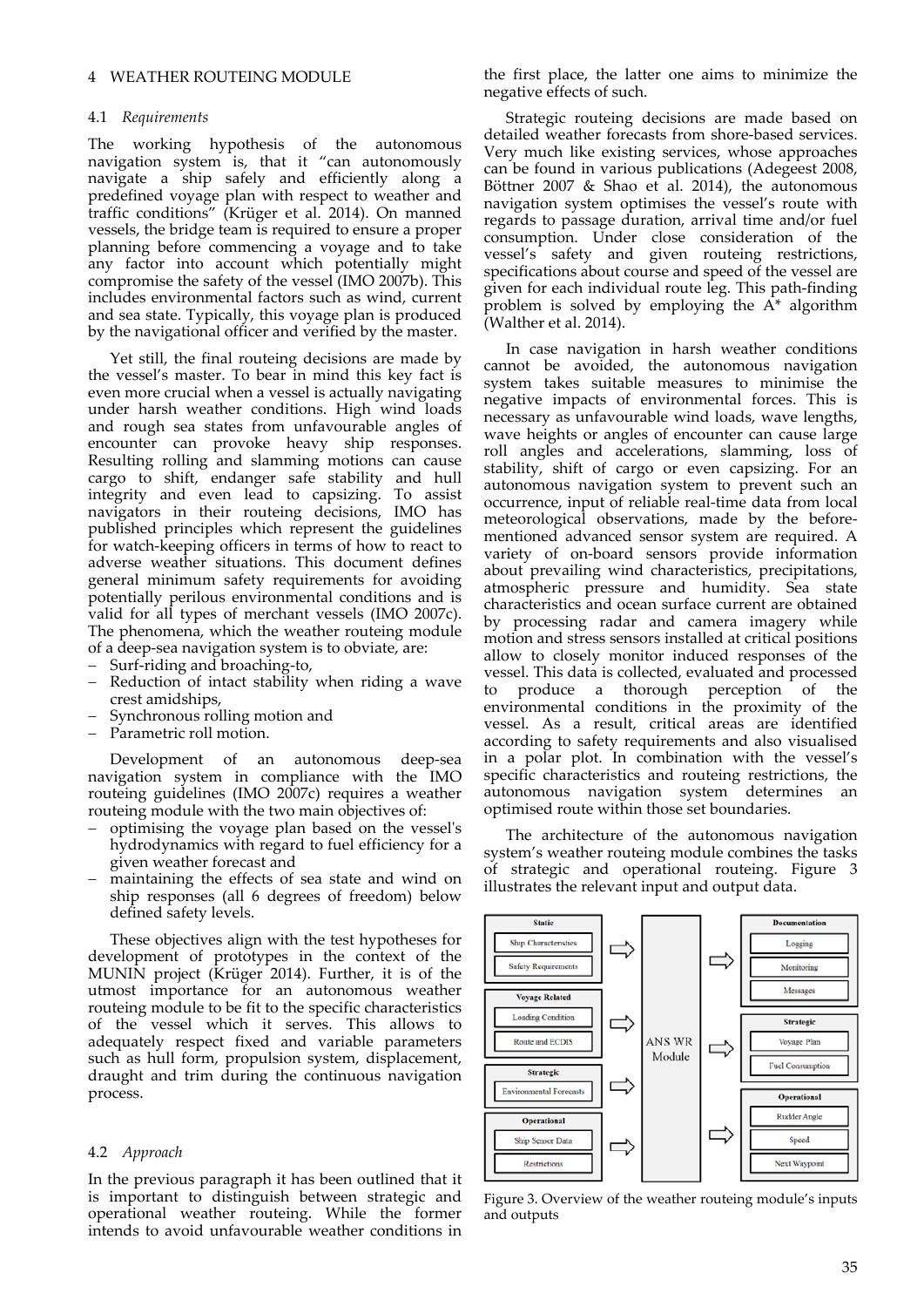For conducting its continuous route optimisation, the autonomous navigation system requires static information about the vessel's characteristics and the applicable safety requirements. This, in combination with voyage related information such as the vessel's loading condition, draught, trim, centre of gravity, metacentric height, ETD, ETA and routeing restrictions represent the basis for computing the responses of the vessel to severe environmental conditions. From its hull geometry and actual stability parameters, a hydrodynamic model is derived. This accounts for resistance of the vessel and allows calculating its interaction with the surrounding environment.

As mentioned before, strategic routeing depends on meteorological forecasts as input for route optimisation while operational routeing uses local real‐time sensor data. This data stream can be divided into ship conditions and environmental conditions. The former defines the pose of the vessel, namely its position and rotation and consists of velocities and accelerations in all six degrees of freedom. The environmental conditions, however, cover meteorological as well as oceanographic information of which wave characteristics are the most significant one. Further, it must of course be mentioned that routeing restrictions are not only based on guidance given by e.g. IMO but can also be set by a human operator, if required.

The results of the weather routeing process conducted by the autonomous navigation system are threefold. Firstly, a documentation records the data received from all sources as well as the computed outputs. Theses consist secondly of an optimised voyage plan, containing route waypoints, speed profiles and estimated fuel consumption from strategic routeing, based on the available forecasts. Thirdly, the operational routeing provides immediate measures in commanding certain a certain course and speed for the vessel under given harsh weather conditions.

# 4.3 *Validation*

The implementations of the strategic and operational weather routeing module are tested by:

- running of different scenarios in a ship handling simulation environment and
- comparing results with those occurred tracks and other tools.

Testing of the strategic weather routeing module is conducted by verification of calculations as well as by validation of its route optimisation results. Tracks are being calculated from the western entrance of the English Channel to North America as well as another one to South America and vice versa. In either case, typically great circle navigation would be used and not many deviations must be made due to restrictions by e.g. landmasses. Comparison of calculation results for both directions of the same route differ only insignificantly. These variations can be attributed to the weather forecast data which provides more details for the first 72 hours and allows for the use of data resolution of 0.25° compared to 1.00° for the remaining passage time. These optimisation results are then compared with recorded tracks from that region. In both cases, high wind speeds and high wave height areas are avoided and tailwinds are favoured. Greater disparities can be found only in those route legs where different data resolutions have been used. Thus, the overall results of the strategic weather routeing module are satisfactorily while especially implementation of a smoothing algorithm presents potential for further improvement.

As the operational weather routeing module deals with the immediate environmental conditions at the vessel's position, a test scenario of a much smaller area is required compared to testing of the strategic weather routeing module. An eight‐shaped route is defined for the vessel to follow to ascertain that the vessel will face various angles of encounter of rough sea state which is set from easterly directions (see figure 4). A pre‐defined cross‐track error as well as minimum and maximum speed profiles ensure that deviations from the voyage plan are limited. As a test result, the outlined track is followed rather precise on most route legs, yet the voyage speed is adjusted. Especially on long route legs on which waves from abeam are encountered, the vessel cannot avoid critical areas for parametric rolling only by speed reduction. When track deviation reaches the maximum allowance, the course is altered, leading the vessel to cross against the sea along the track. Due to the eight‐like shape of the pre‐defined track, most encounter situations re‐occur and lead to similar measures by the operational weather routeing module as well as to comparable behaviour of the vessel. With regards to the validity of the results, it must of course be mentioned that validation of the harsh weather control in a ship handling simulation environment only allows to test the principle functionalities of the approach, but does not replace the need of an in‐situ‐ test as correct harsh weather responses are only to a certain degree covered by ship handling simulators available.



Figure 4. Validation run of the operational weather routeing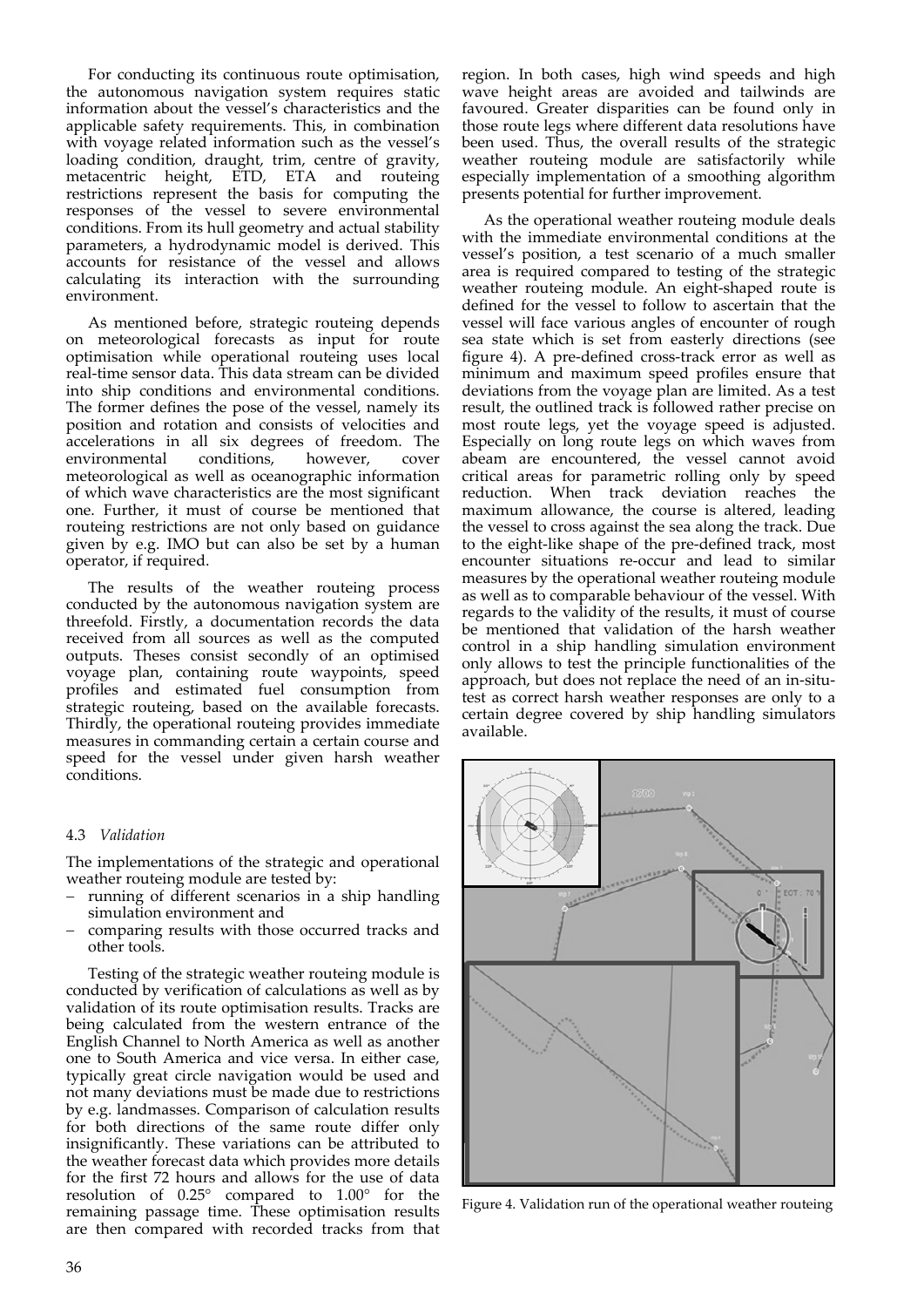# 5 COLLISION AVOIDANCE MODULE

# 5.1 *Requirements*

As for the weather routeing module, the autonomous navigation system's overall working hypothesis as laid out in paragraph 4.1 is also the baseline for the collision avoidance module. From the concept design perspective, it is the function of the collision avoidance module to ensure the latter requirement. The fundamental regulative framework for collision avoidance on the high‐seas is laid down in COLREG, which according to rule 1 is applicable to all vessels on the high seas. Hereby, the steering and sailing rules defined in Part B of COLREG are of special importance for the autonomous navigation system, as it defines the obligations and correct collision avoidance measures of any vessel (IMO 1972). In general, the process of collision avoidance can be split up into the two tasks (Froese & Mathes 1995):

- Analyse actual traffic situation and
- Determine COLREG-conform counter measures.

While the former task also includes requirements from STCW and SOLAS besides COLREG, especially to monitor and evaluate other vessels' behaviour, the latter must mainly comply with part B as laid out in Bruhn 2013. Thus, from a legal requirement perspective, the two main tasks that the collision avoidance module of the autonomous navigation system must conduct are to:

- $-$  identify the COLREG obligation of the vessel towards all objects in the vicinity in unrestricted waters and
- calculate possible, COLREG compliant deviation measures for a given traffic situation in unrestricted waters that shall minimise the necessary track deviation.

# 5.2 *Approach*

Automated collision avoidance according to COLREG is not a unique topic, but has been covered by several authors before. E.g. Kreutzmann et al. 2013 provided a formalisation system to enable a machine to determine COLREG situations correctly and exemplarily implemented this for rule 12. Other approaches have been made by Zeng 2000 or Perera et al. 2009 which used genetic algorithms and fuzzy logic respectively to determine the give-way obligation for two‐vessel situations. In contrast, Liu et al. 2006 & Xue et al. 2008 do also provide counter measures, in the case of Xue et al. 2008 even for multiple encounters. However, most of these concepts require perfect information and are only covering certain rules of COLREG. Additionally, further restrictions e.g. due to the prevailing weather circumstances are not taken into account.

As outlined in paragraph 3.2, the autonomous navigation system is not gathering traffic or environmental data itself but relies on a separate system to provide this information. Nevertheless, even if this look‐out obligation according to COLREG rule 5 is outsourced to that system, the autonomous navigation system still needs to deal with incomplete data provisions to be applicable in real world applications. Hereby, the autonomous navigation

system distinguishes three different kinds of data qualities as outlined in Table 3 (Burmeister et al. 2014a).

Table 3. Available object data per category

| Available data      |   | Detected Classified Identified |   |
|---------------------|---|--------------------------------|---|
| Position            | X | X                              | X |
| Speed over ground   | X | X                              | X |
| Course over ground  | X | X                              | x |
| Heading             | X | X                              | x |
| Bearing             | X | X                              | x |
| Rate of turn        | X | X                              | x |
| <b>CPA</b>          | X | X                              | X |
| <b>TCPA</b>         | X | X                              | x |
| Object type         |   | X                              | x |
| MMSI-number         |   |                                | X |
| Ship type           |   |                                | x |
| Navigational status |   |                                | X |

In case a vessel is appearing and a risk of collision is developing according to COLREG rule 7 or any further defined criteria, like a threshold value for the closest point of approach (CPA), the autonomous navigation system determines its obligations based on the relative bearing RBosts from the vessel to the object, the relative bearing RBTSOS vice-versa, the prevailing visibility and the navigational statuses of both vessels<sup>1</sup>. Afterwards, the autonomous navigation system determines whether COLREG rule 13, 14, 15, 18 or 19 applies and reasons the own vessels' obligations which may either be:

– COLREG rule 16 Give-way vessel and

COLREG rule 17 Stand‐on vessel.

While it is required for a give-way vessel to make a large enough alteration of course and speed in ample time to ensure a safe passing distance, it is required for the stand‐on vessel to maintain speed and course. However, stand‐on obligations are commonly only fulfilled in a two vessel situation for vessels in sight, as in case of multiple vessel situations, it might otherwise occur that the vessel is give‐way and stand‐on vessel at the same time and thus these opposed requirements generate a deadlock situation resulting in a collision (Cockcroft et al. 2012). In case of being a give‐way vessel, the autonomous navigation system algorithm adds waypoints to the route plan taking hydrodynamic and environmental restrictions into account, like e.g. actual turning diameters and weather restrictions as per IMO 2007b. Those are then forwarded to the track pilot for execution (see Figure 4).

In case of incomplete data sets, assumptions for the missing data are made. This is especially relevant for a missing navigational status, which today is mainly taken from AIS data even though COLREG Part C only requires light and shape signals to display the navigational status (IMO 1972). However, in several situations the give-way obligation is overdeterminated, meaning that irrespectively of the navigational status the actual situation would result

<u> Andrew Maria (1989)</u>

<sup>&</sup>lt;sup>1</sup> As narrow channels and traffic separation are rare during deep-sea passage, these special cases are not further detailed in this paper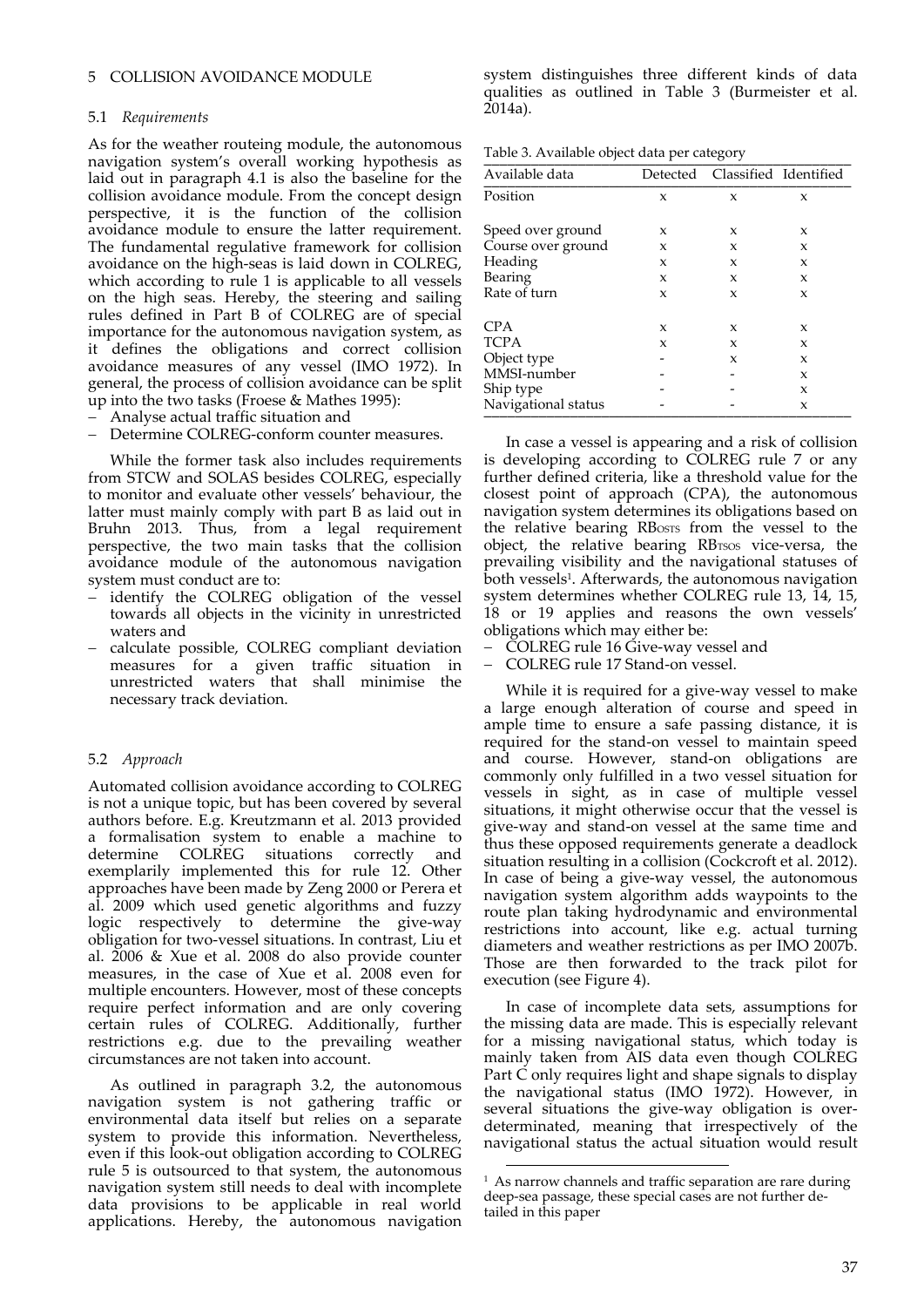in a give‐way obligation of the vessel by a subordinate rule as well, thus an assumption of the navigational status is not necessarily increasing the uncertainty (Burmeister & Bruhn 2014).



Figure 4. Decision tree for the collision avoidance module

Additionally, the autonomous navigation system also monitors the immediate danger criteria and initiates the manoeuvre of the last second as required by rule 17. Hereby, the autonomous navigation system uses hydrodynamic track predictions based on fast time simulation methods as described in Benedict et al. 2014 to determine the final moment until which the vessel itself can resolve the collision situation. Of course, according to COLREG rule 17 the moment the give‐way vessel alone can no longer avoid the collision shall be used as an criteria, but as this is difficult to predict, one may also use this moment instead (Cockcroft et al. 2012). For executing the manoeuvre, the track pilot is bypassed by the autonomous navigation system and direct commands are send to engine and rudder control. Hereby, the two derivatives of Bow Crossing Distance (BC) and CPA are important:

$$
BC'(\alpha_{T}, v_{T}) = \frac{d BC'(\alpha_{T}, v_{T})}{d\alpha_{T}}
$$
 (1)

$$
CPA^{'}(\alpha_{\text{T}}, \mathbf{v}_{\text{T}}) = \frac{\mathbf{d} \, \text{CPA}^{'}(\alpha_{\text{T}}, \mathbf{v}_{\text{T}})}{\mathbf{d}\alpha_{\text{T}}}
$$
 (2)

with  $\alpha$  as course over ground and  $v$  as speed over ground. Depending on the type of encounter situation, the algebraic sign of BC' or CPA' determines what rudder command is given. A similar approach will be taken regarding the engine command. However, in case of harsh weather, a subordinate smoothing procedure tries to reduce the risk of foundering. After initiation, the direct control is executed until the situation is resolved.

Along with the normal risk of collision handling, the immediate danger handling has been implemented within the MUNIN ship handling simulation test-bed environment. Besides the described two‐vessel‐situation‐handling, this also includes additional routines to ensure multiple‐ encounter‐handling.

# 5.3 *Validation*

Validating the feasibility of the collision avoidance module is a threefold activity:

- Internal legal logic test,
- Historical data test and
- Real-time ship handling simulation test.

For the logic test, random traffic situations have been generated and are executed with the autonomous navigation system being active, but using a simplified ship model. Figure  $\bar{5}$  displays one of the resulting plots, including a simple logbook when and how the collision avoidance module has made certain decision with regards to determining COLREG obligations and counter measures. The resulting plots and logs are afterwards analysed by experienced nautical experts with regards to COLREG compliance. The main objective is to test if general situations are handled correctly.

Within the historical data test, AIS records are used to re‐run real situations and compare the autonomous navigation system's outcome with the documented behaviour of conventional vessels. Again, it uses simplified ship models for the re‐run as no hydrodynamic ship data is available from AIS records. Within MUNIN, a two-month data-set from vessel traffic between Barcelona and Mallorca is used for this analysis including 4000 different tracks and above 100 close quarter situations with a CPA less than 1 nautical mile. The area under investigation has no traffic restrictions and water depths of more than 100 metres so that navigational conditions are comparable to a trans‐ocean voyage. The main objective of this test is to directly compare, if the autonomous navigation system would result in similar decisions and tracks like a manned vessel to see how well it can be integrated into existing shipping practice. Additionally, handling of multiencounter situations is evaluated.

Finally, the autonomous navigation system is applied within the MUNIN ship handling simulation‐ based test-bed. Here, it controls a complete hydrodynamic ship model travelling in different weather situations. This set‐up allows testing of interaction between weather routeing and collision avoidance module as well as all hydrodynamic specific decisions.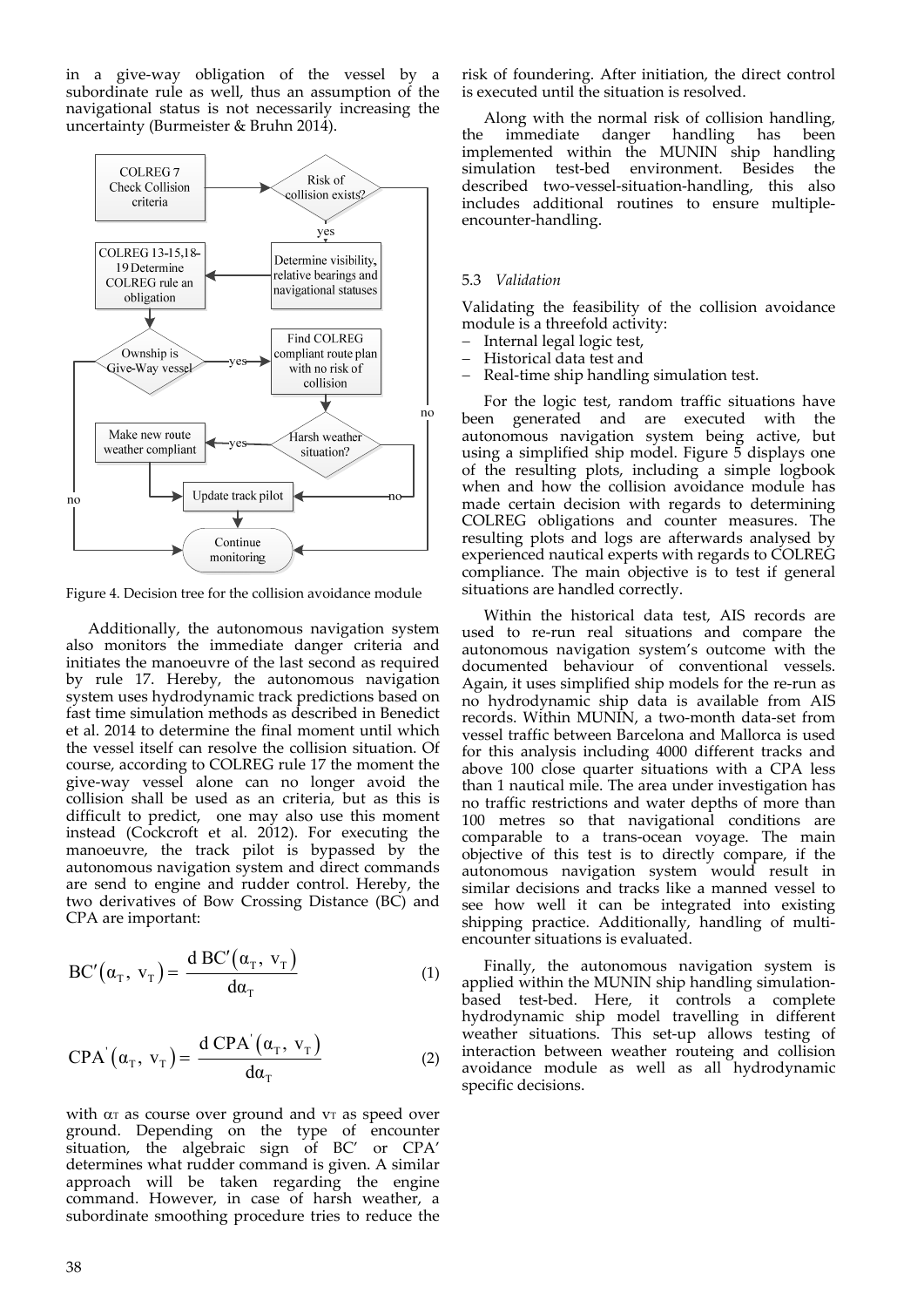

Figure 5. Test plot of collision avoidance module

# 6 CONCLUSION

This paper has presented an integrated concept for a maritime autonomous navigation system with regards to weather routeing and collision avoidance as well as a validation approach. From the first internal tests it can be concluded that the developed operational weather routeing module performs according to its purpose. Nevertheless, it must be mentioned that due to the rather general character of the IMO guidelines (IMO 2007c) potentially hazardous situations might develop even under conditions which would be considered safe. Thus, the developed tool represents a good basis but also requires further enhancement. With regards to the collision avoidance module, the first tests resulted in acceptable situation handling, given the fact that COLREG itself allows for a certain degree of interpretation.

Besides its application on a potential unmanned ship, the autonomous navigation system also provides a generic approach which can be augmented to a nautical assistance or even monitoring tool to improve situational awareness of the officer of the watch. Thus, it holds the potential to further decrease human errors and to improve safety at seas.

# ACKNOWLEDGEMENTS

The research leading to these results has received funding from the European Union's Seventh Framework Programme under the agreement SCP2‐ GA‐2012‐314286.

#### REFERENCES

- Arendt, F. et al. 2010. *Shipping statistics yearbook 2010: Shipping market, shipbuilding, ports and sea canals*. Bremen, ISL
- Benedict, K. Kirchhoff, M. Gluch, M. Fischer, S. Schaub, M. Baldauf, M. Klaes, S. 2014. Simulation Augmented Manoeuvring Design and Monitoring – a New Method for Advanced Ship Handling. In *TransNav, the International Journal on Marine Navigation and Safety of Sea Transportation* Volume 2(3): 131‐141.
- Berking, B. Huth, W. (eds) 2010. *Handbuch Nautik. Navigatorische Schiffsführung*. Hamburg: DVV Media Group
- Bott A. 2012. Synoptische Meteorologie. Methoden der Wetteranalyse und – prognose. Heidelberg/Dordrecht/London/New York: Springer
- Brown, A.J. 2002. Collision scenarios and probabilistic collision damage. In *Marine Structures* Volume 15: 335‐ 364.
- Bruhn, W.‐C. (ed.) 2013. MUNIN Deliverable D5.2:Process Map for autonomous Navigation (Available from MUNIN project on request).
- Bruhn, W.-C. Burmeister, H.C. Long, M.T. Moræus, J.A. 2014. Conducting look‐out on an unmanned vessel: Introduction to the advanced sensor module for MUNIN's autonomous dry bulk carrier. In *Proceedings of International Symposium Information on Ships—ISIS 2014*: 04‐05.
- BSH 2011. *INT 1 Symbols, Abbreviations, Terms used on Charts*. Hamburg/Rostock: Bundesamt für Seeschifffahrt und Hydrographie.
- BSU 2013. Annual Report 2013 (Online) Available: *http://www.bsu‐ bund.de/SharedDocs/pdf/DE/Jahresstatistik/Jahresbericht\_201 3.pdf?\_\_blob=publicationFile* [Accessed 13.01.2015]
- Burmeister, H.‐C. Bruhn, W.C 2014a. Designing an autonomous collision avoidance controller respecting COLREG S. In Ehlers, B.E. Asbjørnslett, Ø.J. Rødseth, T.E. Berg (eds), *Maritime‐Port Technology and Development 2015*: 83‐88, London: Taylor & Francis Group.
- Burmeister, H.C. Bruhn, W.C. Rødseth, T.E. Porathe, T. 2014b. Autonomous Unmanned Merchant Vessel and its Contribution towards the e‐Navigation Implementation: The MUNIN Perspective. In *International Journal of e‐ Navigation and Maritime Economy* Volume 1: 01‐13.
- Cockcroft, A.N. Lameijer, J.N.F. 2012. *A Guide to the Collision Avoidance Rules International Regulations for Preventing Collisions at Sea (Seventh Edition)*. Oxford: Butterworth‐
- Heinemann<br>Hetherington, C. Flin, R. Mearns, K. 2006. Safety in shipping: The human element. In *Journal of Safety Research* Volume 37: 401‐411.
- IMO 1972. Convention on the International Regulations for Preventing Collisions at Sea (COLREG)
- IMO 1998. *Resolution MSC.74(69) Annex2. Adoption of new and amended performance standards for track control systems*. London: International Maritime Organization
- IMO 2007a. *Resolution MSC.252(83). Adoption of the revised performance standards for integrated navigation systems (INS)*. London: International Maritime Organization
- IMO 2007b. *SOLAS ‐ Chapter V ‐ Safety of Navigation ‐ Regulation 34 – Safe Navigation and Avoidance of dangerous situations*. London: International Maritime Organization
- IMO 2007c. MSC.1/Circ.1228 Revised Guidance to the Master for avoiding dangerous situations in adverse weather and sea conditions. London: International Maritime Organization
- Kreutzmann, A. Wolter, D. Dylla, F. Lee, J.H. 2013. Towards Safe Navigation Rules. In *TransNav, the International Journal on Marine Navigation and Safety of Sea Transportation* Volume 7(2): 161‐168
- Krüger, C.‐M. (ed.) 2014. MUNIN Deliverable D.8.1: Test environment set-up description (Available from MUNIN project on request).